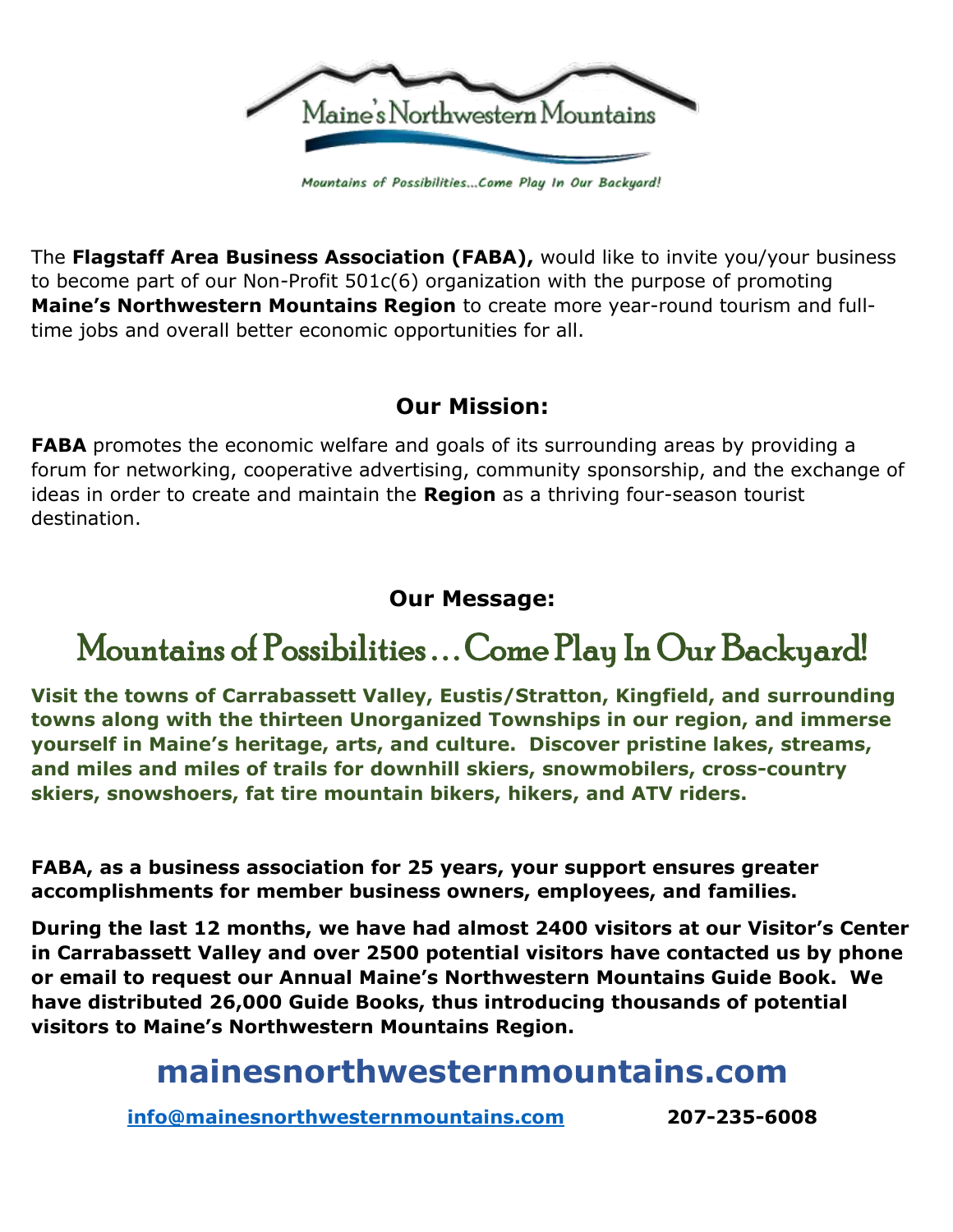

Mountains of Possibilities...Come Play In Our Backyard!

### **2020 MEMBERSHIP APPLICATION**

**Dues are \$100.00 for 2020.** Each additional business that you own may become a member for **\$50.00**. Please make checks payable to **Flagstaff Area Business Association**.

**Associate Membership is \$50.00** – and includes: Artisans, Crafters, Authors, Traditional Artists, Bakers, Farm Stands and Producers**.** *(NO store front and NO employees)*

*Please RETURN a COMPLETED APPLICATION (both sides) even if you have NO CHANGES. We need a record of what will be placed on our website.*

| Date:                                                                 |  |
|-----------------------------------------------------------------------|--|
| <b>Contact Person:</b>                                                |  |
| <b>Business/Organization</b><br>$\Box$ This is an additional business |  |
| <b>Street Address, required</b>                                       |  |
| Town, State, Zip                                                      |  |
| <b>Mailing Address, required</b>                                      |  |
| Town, State, Zip                                                      |  |
| <b>Winter/Summer Address:</b><br>(if different)                       |  |
| <b>Telephone</b>                                                      |  |
| <b>FAX</b>                                                            |  |
| <b>Email Address</b>                                                  |  |
| <b>Website Address (URL)</b>                                          |  |
| <b>Facebook Account</b><br><b>Name</b>                                |  |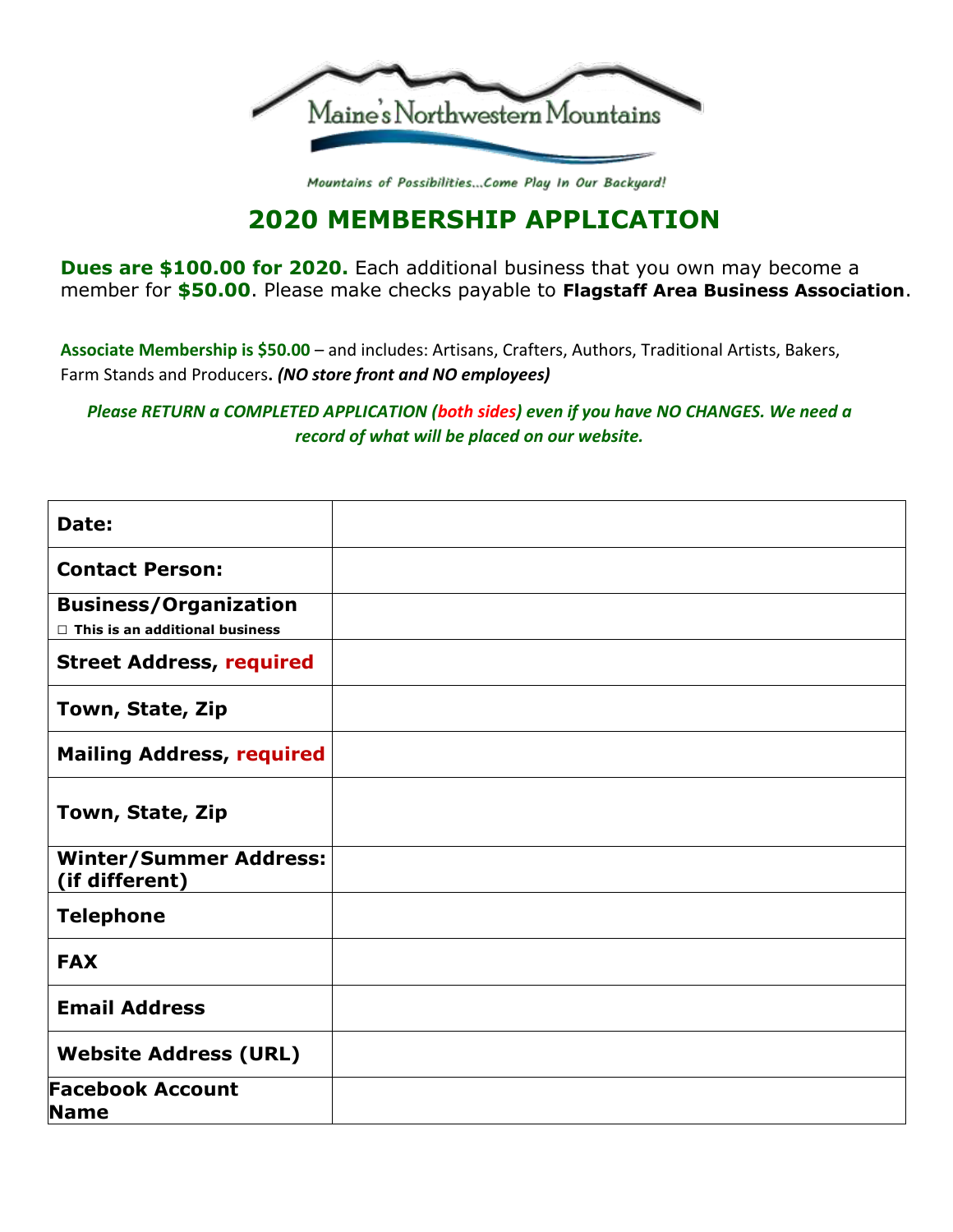| <b>Other Social Media</b><br><b>Accounts</b> |                                                                                               |  |
|----------------------------------------------|-----------------------------------------------------------------------------------------------|--|
| Image/Logo                                   | Please include photo or email image to:                                                       |  |
| to be used?                                  | info@mainesnorthwesternmountains.com                                                          |  |
| <b>Email</b>                                 | PLEASE INDICATE IF YOU WISH TO RECEIVE OUR NEWS VIA<br><b>CONSTANT CONTACT EMAIL</b>          |  |
|                                              | PLEASE INDICATE IF YOU WISH ANY INFO TO BE OMITTED<br><b>FROM WEBSITE</b>                     |  |
|                                              | If You have more than one Business or Location -<br>Please fill out a form for each business. |  |

**FABA** is pleased to announce that Images and Videos may now be included on your Business Directory Page. Please email: **[info@mainesnorthwesternmountains.com f](mailto:info@mainesnorthwesternmountains.com)or instructions.**

Please write a description about your business to be included online. No additional charge for this. Print clearly or email to [info@mainesnorthwesternmountains.com.](mailto:info@mainesnorthwesternmountains.com) Please indicate below that you are sending email info. Thank You!

If you wish to provide more than 100 words above, please email to: [info@mainesnorthwesternmountains.com](mailto:info@mainesnorthwesternmountains.com)

Our website is **[http://www.mainesnorthwesternmountains.com](http://www.mainesnorthwesternmountains.com/)**

Thank You for your interest in joining the **F**lagstaff **A**rea **B**usiness **A**ssociation

**Joni Blanchard**, Administrative Assistant **207-235-6008**

**Please return all forms to:**

#### **Flagstaff Area Business Association**

**1216 Carrabassett Drive, Carrabassett Valley, ME 04947**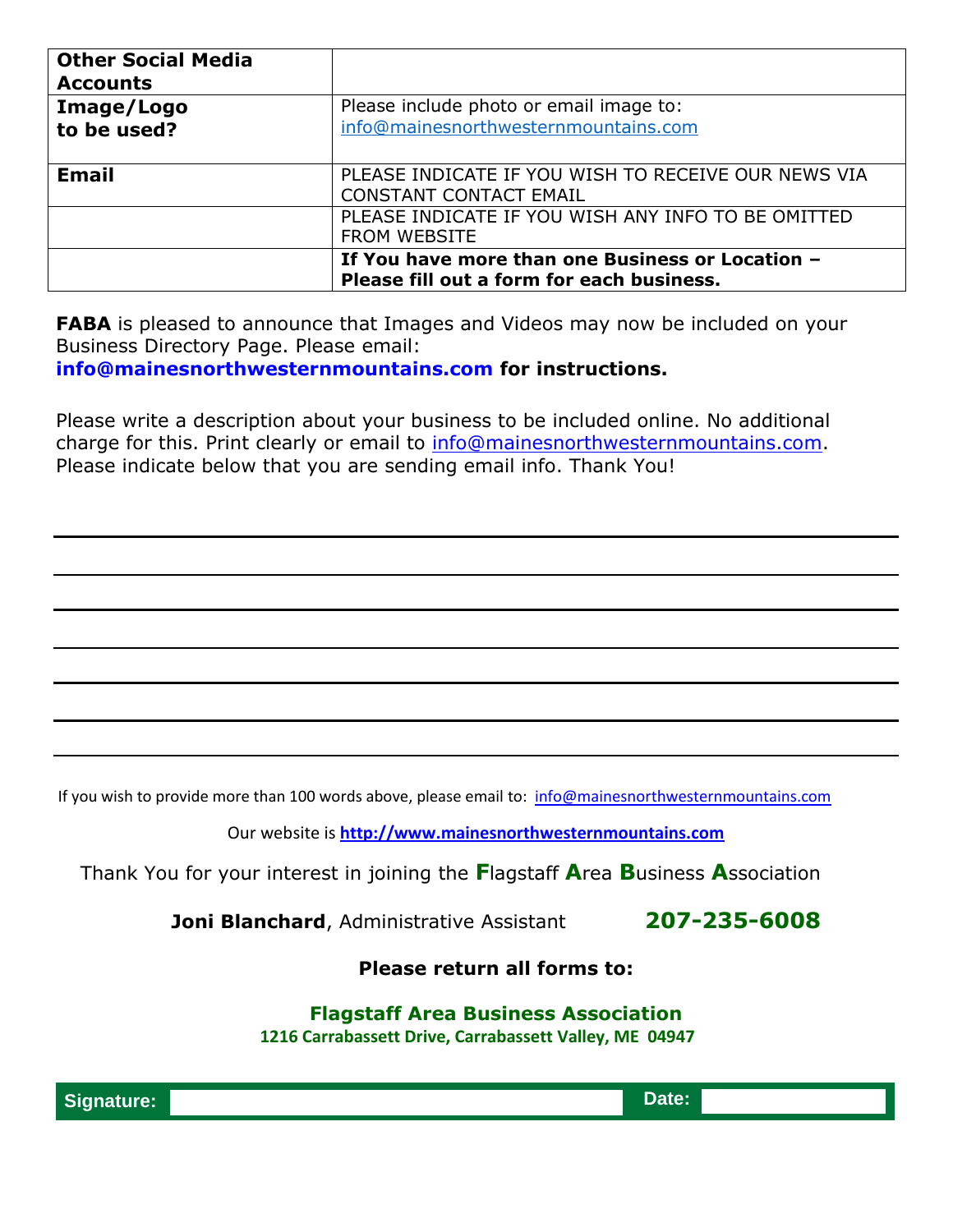Maine's Northwestern **Mountains** 



2020 Maine's Northwestern Mountains Visitor's Guide

# A great marketing opportunity!

### Display Ad Sizes/Rates **No. 2016 DON'T BE LEFT OUT!**

| <b>AD SIZES</b><br>(full color)                              | <b>MEASUREMENTS</b>                        | <b>AD RATES</b> |
|--------------------------------------------------------------|--------------------------------------------|-----------------|
| <b>Full Page</b>                                             | $5 \times 7.5$ inches                      | \$450.00        |
| 1/2 Page                                                     | 5 x 3.75 inches                            | \$285.00        |
| 1/4 Page Vertical or<br>1/4 Page Horizontal                  | 3.75 x 2.375 inches<br>4.75 x 1.875 inches | \$190.00        |
| 1/8 Page                                                     | 2.4 x 1.75 inches                          | \$120.00        |
| <b>Premium Placement</b><br>Pages 2 & 3,<br>110 & 111        | Full page, full bleed                      | \$510.00        |
| <b>Premium Placement</b><br>Back cover                       | Full page, full bleed                      | \$610.00        |
| <b>Premium Placement</b><br><b>Middle Spread</b><br>(2 pgs.) | Full pages, full bleed                     | \$1500.00       |

#### Above does **NOT** include membership dues.

- The Official 2020 Visitor's Guide Book will have a total of *112 pages* including front and back covers.
- *Approximately 25,000 copies* will be distributed to all members, other various Chambers of Commerce around the State and at the Kittery, Yarmouth, Hampden South, and Fryeburg locations of Maine State Visitor's Centers and made



*For more information:*

**[info@mainesnorthwesternmountains.com](mailto:info@mainesnorthwesternmountains.com)**

**Phone 207-235-6008 Visit [http://www.mainesnorthwesternmountains.com](http://www.mainesnorthwesternmountains.com/)**